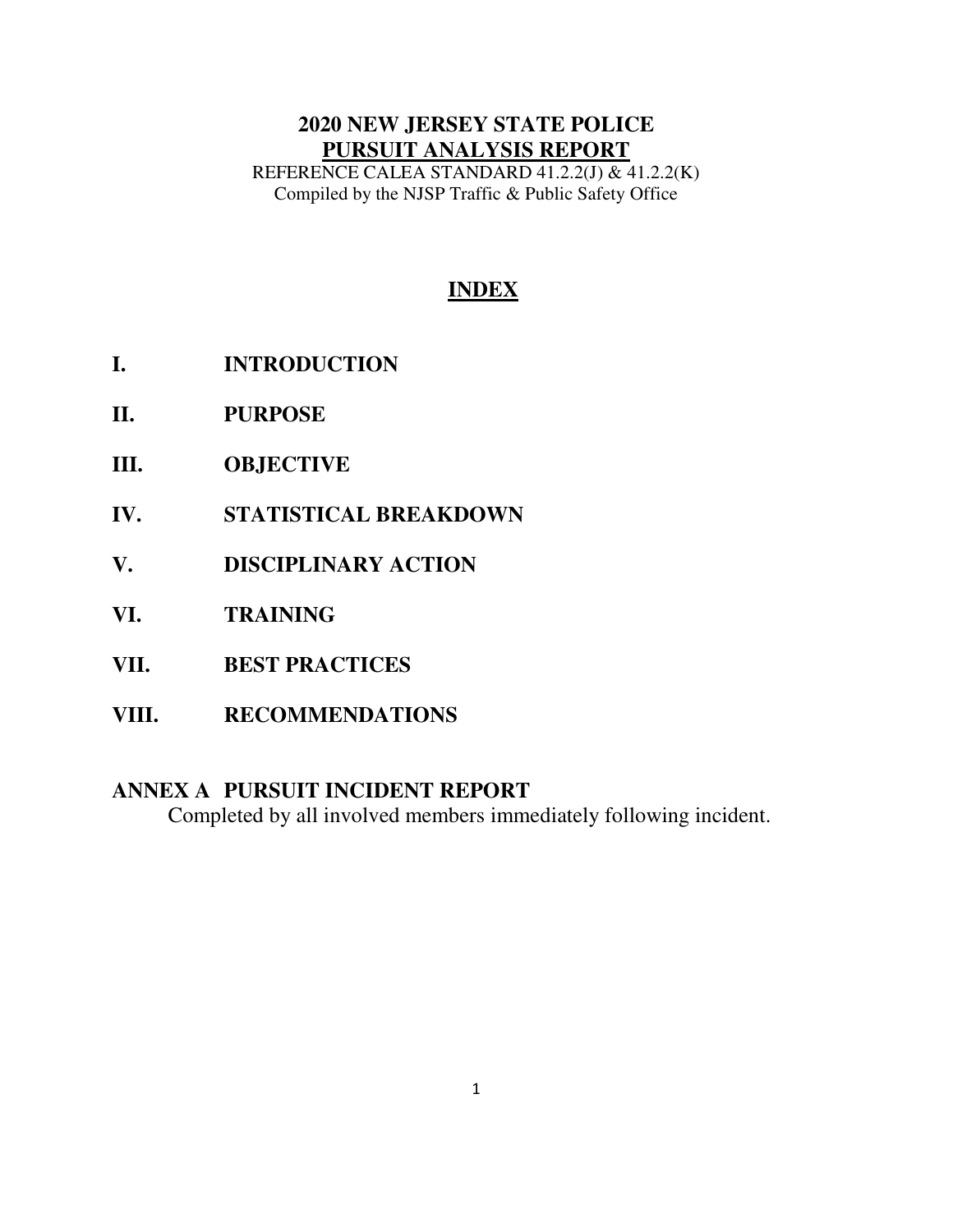## **2020 NEW JERSEY STATE POLICE**

# **PURSUIT ANALYSIS REPORT**

#### **I. INTRODUCTION - S. O. P. F-15, VEHICULAR PURSUIT POLICY:**

Deciding whether to pursue a motor vehicle is among the most critical decisions made by members. It is a decision which must be made quickly and under difficult, often unpredictable circumstances. In recognition of the potential risk to public safety created by vehicular pursuits, no member or supervisor shall be criticized or disciplined for a decision **not** to engage in a vehicular pursuit or to **terminate** an ongoing vehicular pursuit based on the risk involved, even in circumstances where this policy would permit the commencement or continuation of the pursuit. Likewise, members who conduct pursuits consistent with this policy will be strongly supported by the Division of State Police in any subsequent review of such actions.

The primary purpose of this policy is to secure a balance between the protection of the lives and safety of the public, members and other police officers, and law enforcement's duty to enforce the law and apprehend violators. Since there are numerous situations which arise in law enforcement that are unique, it is impossible for this policy to anticipate all possible circumstances. Therefore, this policy is intended to guide a member's discretion in matters of vehicular pursuit.

National police pursuit records provide interesting statistics. First, the majority of police pursuits involve a stop for a traffic violation. Second, statistically, one person dies every day as a result of a police pursuit.

#### **II. PURPOSE:**

This 2020 Pursuit Analysis Report is in addition to pursuit statistical reports which are generated annually in accordance with the Attorney General's guidelines concerning the "New Jersey Police Vehicular Pursuit Policy" and is mandated through CALEA standard  $41.2.2(J) \& 41.2.2(K)$ . The following information involved State Police personnel and occurred between January 1, 2020 and December 31, 2020.

#### **III. OBJECTIVE:**

To compile and analyze all statistical data as they relate to all New Jersey State Police involvement in motor vehicle pursuits in identifying **TRENDS, TRAINING ISSUES, DISCIPLINARY ACTION** and creating **BEST PRACTICES** in addressing these topics.

**IV. STATISTICAL BREAKDOWN:** The following statistical information is provided based upon the New Jersey Attorney General "Pursuit Policy" guidelines.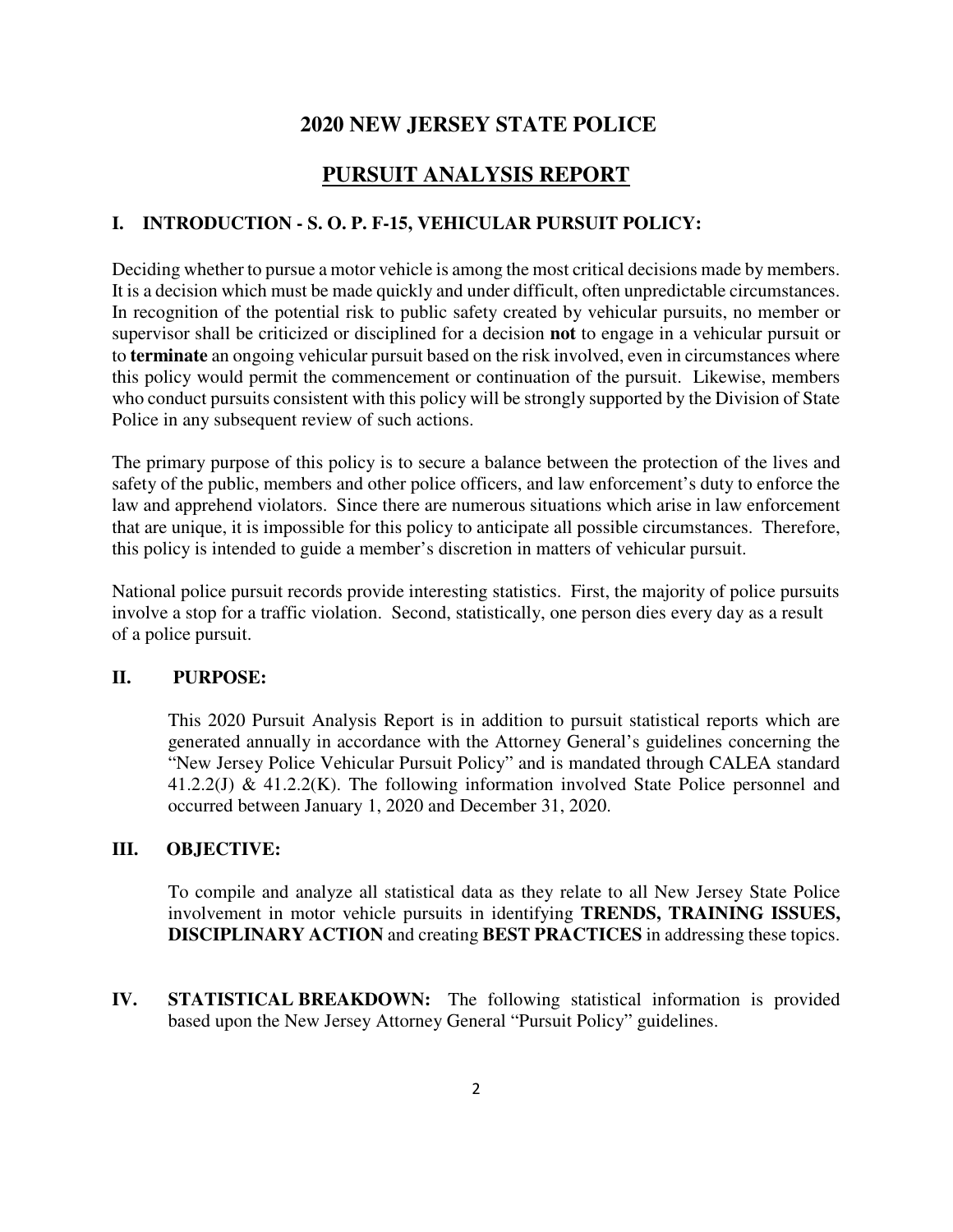## **A. SUMMARY OF PURSUIT DATA**

| Total number of <b>PURSUITS</b>                                             | 287      |
|-----------------------------------------------------------------------------|----------|
| Number of Pursuits resulting in <b>CRASHES</b>                              | 54       |
| Number of Pursuits resulting in <b>INJURIES</b>                             | 18       |
| Number of Pursuits resulting in <b>DEATHS</b>                               | $\theta$ |
| Number of Pursuits resulting in <b>ARREST</b>                               | 98       |
| Number of people <b>ARRESTED</b> (including passengers in pursued vehicles) | 132      |
| Number of Pursuits assisting OTHER AGENCIES                                 | 18       |
| Number of Pursuits <b>INITIATED</b> by NJSP members                         |          |

**Trend:** The 287 total pursuits in calendar year 2020 represented a 93% increase from 2019 when there were 149 total pursuits. The number of pursuits resulting in crashes increased 86% from 29 to 54 crashes. The number of pursuits resulting in injuries increased from 14 in 2019 to 18 in 2020. In 2020 there were zero fatalities resulting from NJSP pursuits. The number of persons arrested in pursuits increased from 102 in 2019 to 132 in 2020.



# 2020 Pursuits Initiated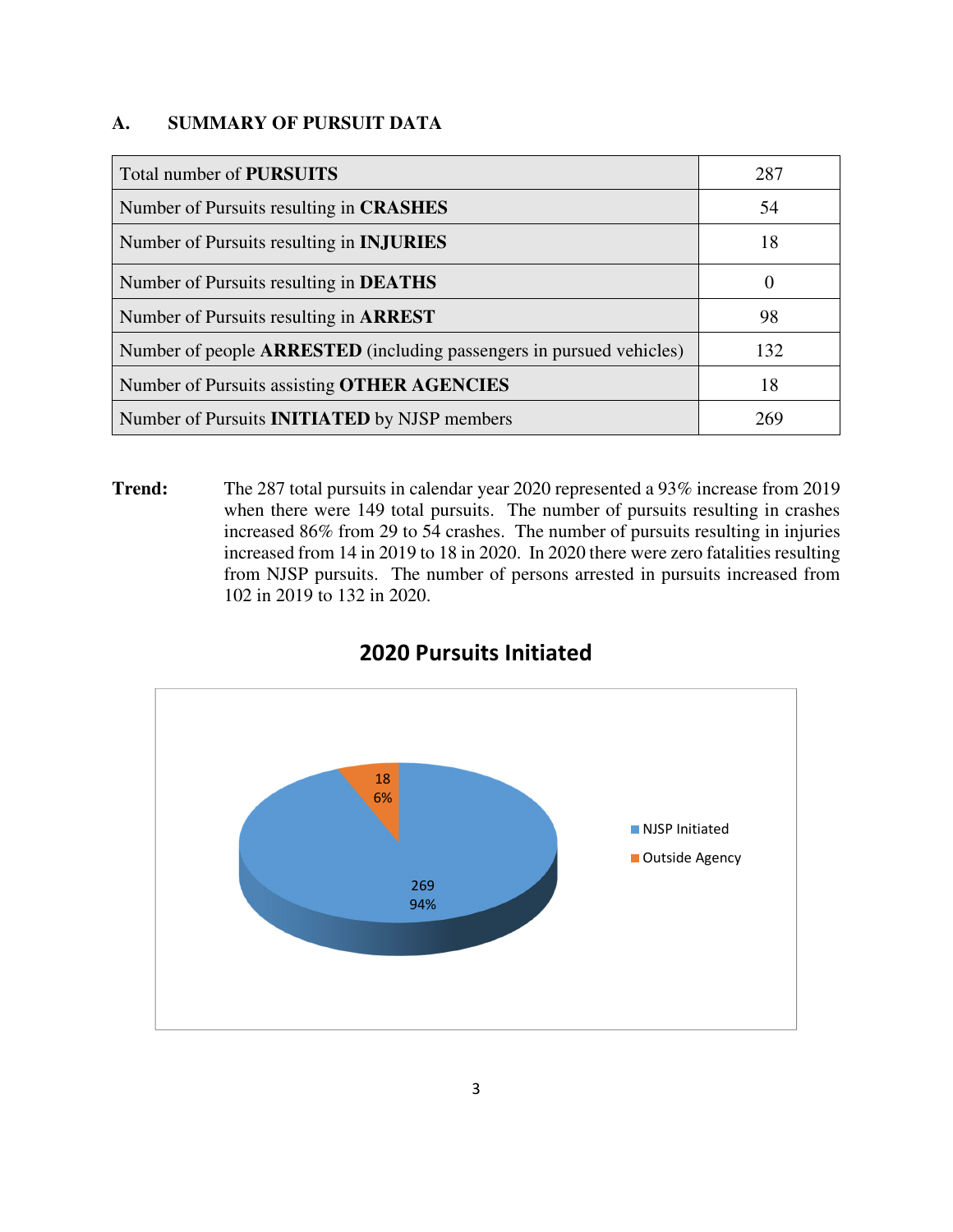The following chart illustrates the total number of State Police pursuits for the previous 14 calendar years.



## **B**. **INVOLVED TROOP CAR MODEL YEAR**

| Up to $2012$ | 2013 | 2014      | 2015 | 2016 | 2017 | 2018 | 2019 | 2020 |
|--------------|------|-----------|------|------|------|------|------|------|
|              | ⊥ ∠  | <ົ<br>ے ر | ر∠   | 88   | 153  | 103  |      |      |

**Trend:** 80% of all NJSP vehicles involved in pursuits in 2020 were model year 2016 or newer.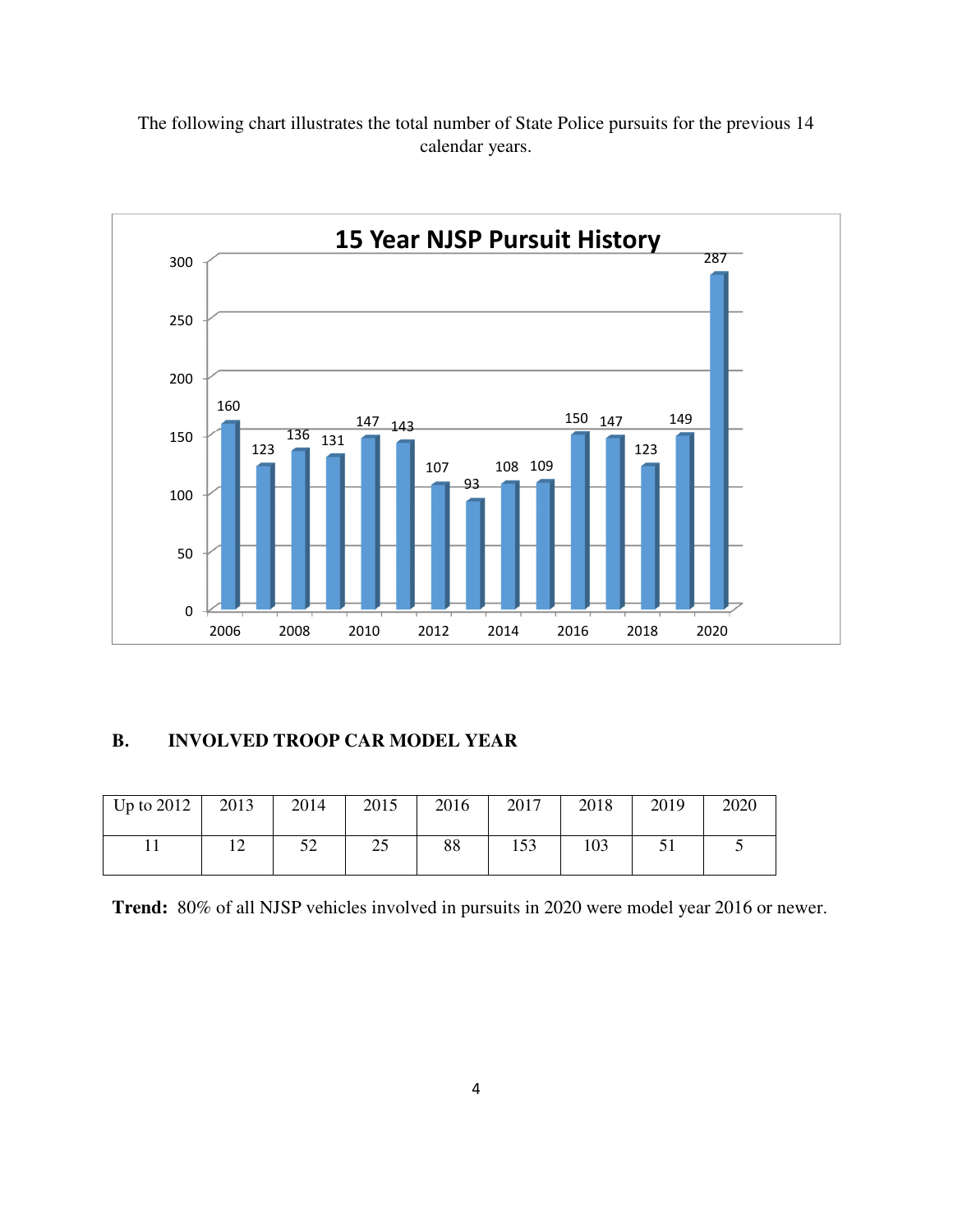# **C. NUMBER AND TYPE OF VEHICLES INVOLVED IN CRASHES**

| <b>Type</b> | <b>Total</b> |
|-------------|--------------|
| Police      | 11           |
| Violator    | 51           |
| Other       | 29           |

# **D. INDIVIDUALS INJURED OR KILLED**

| <b>Type</b>       | <b>Injured</b> | <b>Killed</b>  |  |  |  |
|-------------------|----------------|----------------|--|--|--|
| Police            | $\overline{2}$ | $\overline{0}$ |  |  |  |
| Violator          | 18             | $\overline{0}$ |  |  |  |
| Pedestrian        | $\overline{0}$ | $\overline{0}$ |  |  |  |
| Other             | 14             | $\Omega$       |  |  |  |
| <b>Total 2020</b> | 34<br>$\theta$ |                |  |  |  |
| Previous Years    |                |                |  |  |  |
| <b>Total 2019</b> | 19             | $\Omega$       |  |  |  |
| <b>Total 2018</b> | 19             | 1              |  |  |  |
| <b>Total 2017</b> | 30             | $\Omega$       |  |  |  |
| <b>Total 2016</b> | 9              |                |  |  |  |

**Trend:** In calendar year 2020 there were 34 total individuals injured as a result of pursuits.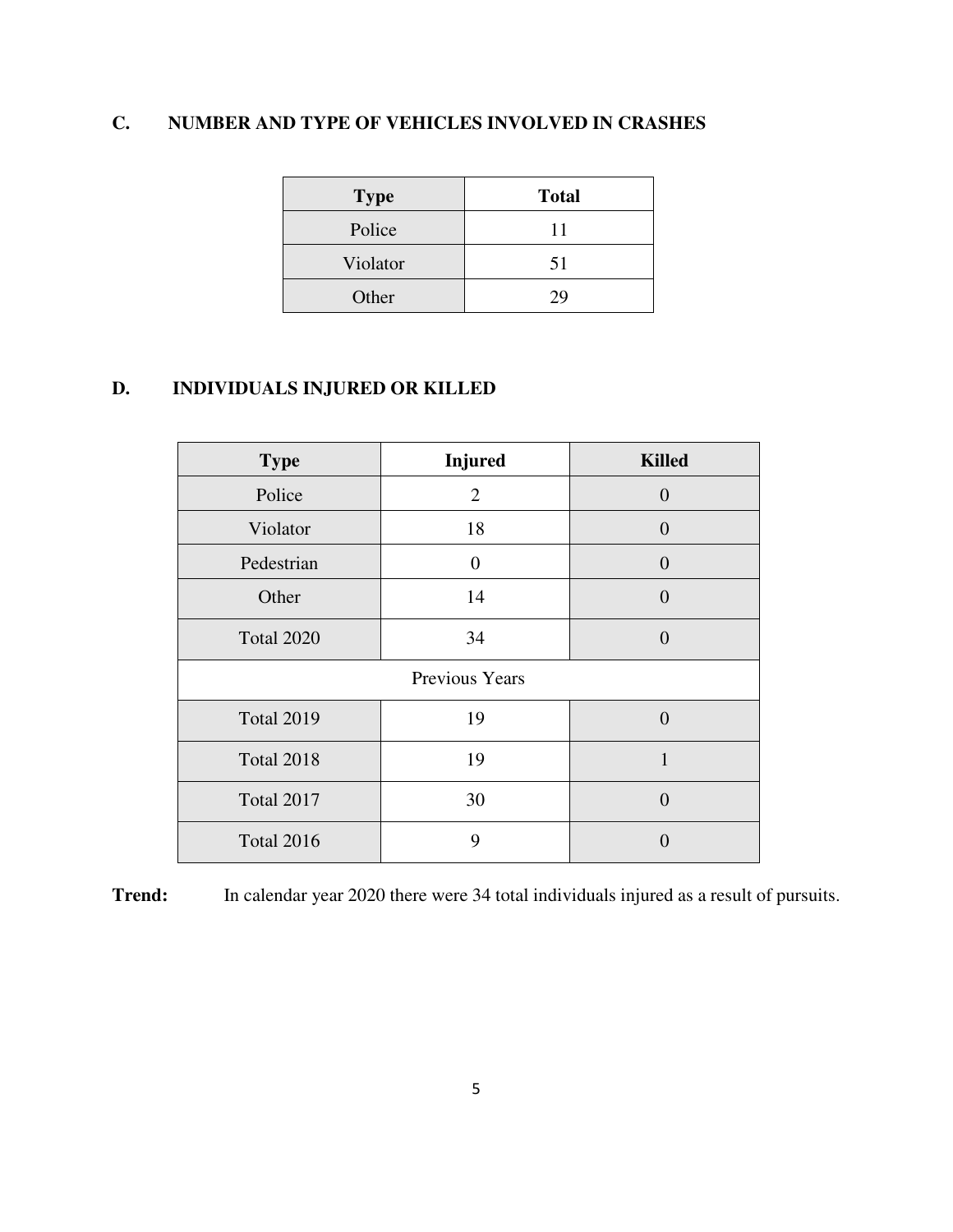## **E. WEATHER CONDITIONS OF PURSUITS**

| <b>Clear</b>                      | Rain | <b>Snow</b> | Other |
|-----------------------------------|------|-------------|-------|
| $\cap$<br>$\sim$ $\prime$ $\circ$ | . .  |             |       |

**Trend:** 96% of all 2020 pursuits were conducted in "clear" weather conditions.

## **F. ROAD SURFACE CONDITIONS**

| Dry | Wet |
|-----|-----|
| 270 |     |

**Trend:** 94% of 2020 pursuits were conducted when roadway surface condition was "dry."

#### **G. TRAFFIC CONGESTION DURING PURSUIT**

| Light | <b>Medium</b> | <b>Heavy</b> |
|-------|---------------|--------------|
| ر 1 ب |               |              |

**Trend:** Traffic conditions were reported as "light" in 74% of all 2020 pursuits.

#### **H. GEOGRAPHICAL AREA**

| <b>Residential</b> | 88  | Parkway           | 36 |
|--------------------|-----|-------------------|----|
| <b>Business</b>    | 34  | <b>Rural</b>      | 42 |
| <b>Interstate</b>  | 128 | <b>Expressway</b> |    |
| <b>Highway</b>     | 84  | <b>School</b>     |    |
| <b>Turnpike</b>    | 47  | <b>Other</b>      |    |

**Trend:** Combined, highways, interstates, and toll roads constituted the majority of roadways used in pursuits.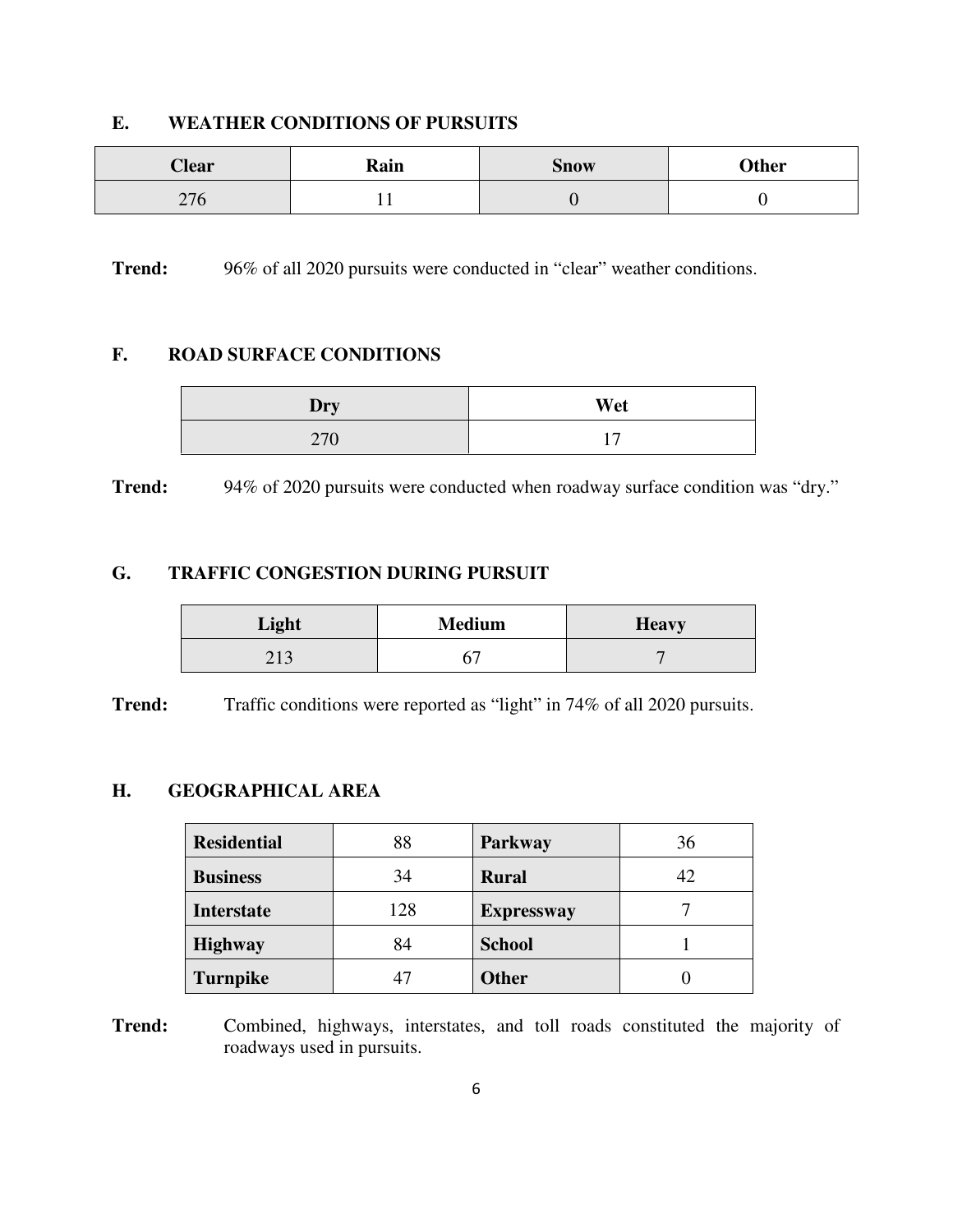## **I. REASON FOR INITIATING STOP**

| <b>Criminal</b>           |     | <b>Assist Other Agency</b> | 18 |
|---------------------------|-----|----------------------------|----|
| <b>Traffic</b>            | 218 | <b>DWI</b>                 |    |
| <b>Warrant</b>            |     | <b>Stolen Car</b>          |    |
| <b>Suspected Criminal</b> | 14  | <b>Other</b>               |    |

**Trend:** 76% of the pursuits initiated resulted from Troopers making "traffic" related stops.

#### **J. REASON PURSUIT TERMINATED**

| <b>Pursued voluntarily stopped/surrendered</b>       | 34  |
|------------------------------------------------------|-----|
| Pursued voluntarily stopped/attempted flight on foot | 19  |
| <b>Pursued forced to stop/vehicle disabled</b>       | 13  |
| Pursued stopped in crash                             | 40  |
| <b>Pursued escaped in vehicle</b>                    | 25  |
| <b>Officer Decision</b>                              | 54  |
| <b>Supervisor Decision</b>                           | 101 |
| Officer vehicle in crash                             | 1   |
| <b>Other</b>                                         |     |

**Trend:** Analysis of "Reason Pursuit Terminated" reveals that "Supervisor Decision" and "Officer Decision" comprised 54% of all pursuit terminations. This percentage indicates restraint on behalf of both Supervisors and Troopers who are terminating pursuits based on their own judgment of the situation and related factors.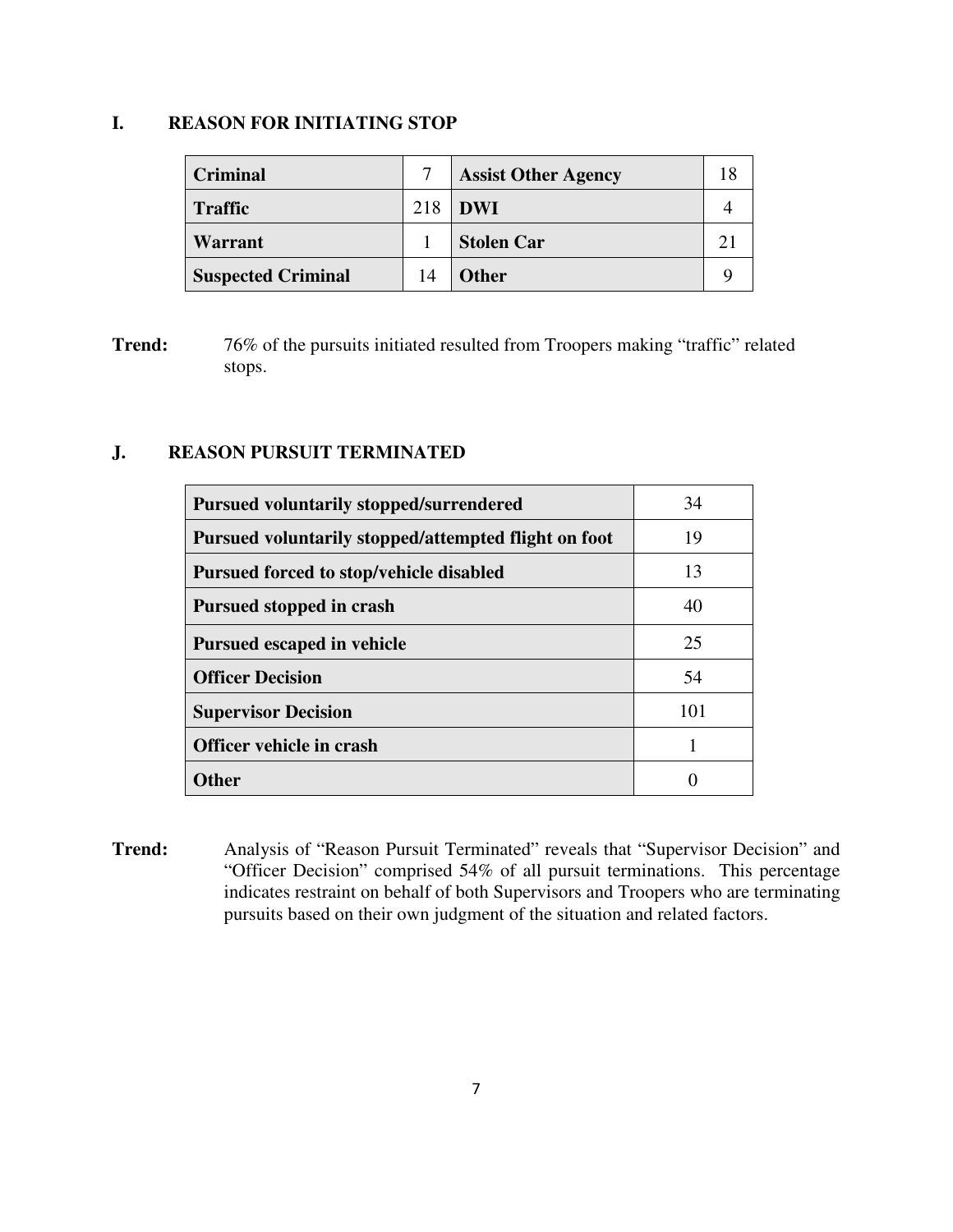# **K. PURSUITS BY TROOP**

| Year | <b>Troop A</b> | <b>Troop B</b> | <b>Troop C</b> | <b>Troop D</b> | <b>Troop E</b> | HQ       |
|------|----------------|----------------|----------------|----------------|----------------|----------|
| 2020 | 60 $(21\%)$    | 110(38%)       | 42 $(15%)$     | 44 (15%)       | 31 $(11\%)$    | $\theta$ |
| 2019 | 36(24%)        | 53 (35%)       | 19 (13%)       | 16(24%)        | 25(17%)        | $\theta$ |
| 2018 | 32(26%)        | 42 (34%)       | 20(16%)        | 11 $(9%)$      | 18 (15%)       | $\theta$ |
| 2017 | 42 (29%)       | 37(25%)        | 21(14%)        | 14 (10%)       | 33 $(22%)$     | $\theta$ |
| 2016 | 31 $(21\%)$    | 58 (39%)       | 23(15%)        | 14 $(9\%)$     | 24(16%)        | $\theta$ |
| 2015 | 27(25%)        | 35(32%)        | 19 (17%)       | 15(14%)        | 13 (12%)       | $\theta$ |

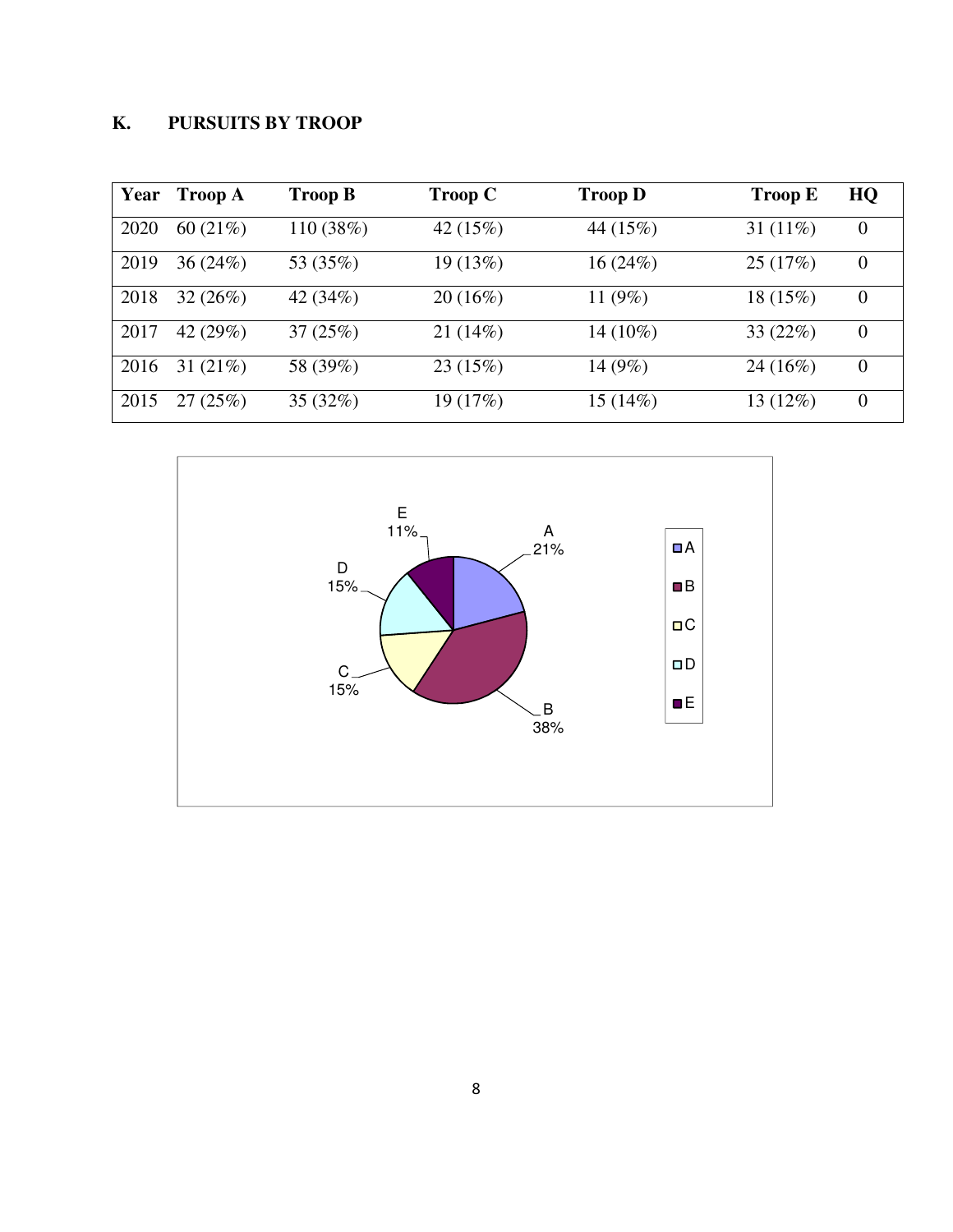## **L. 2020 PURSUITS BY MONTH**



# **M. 2020 PURSUITS BY DAY OF WEEK**

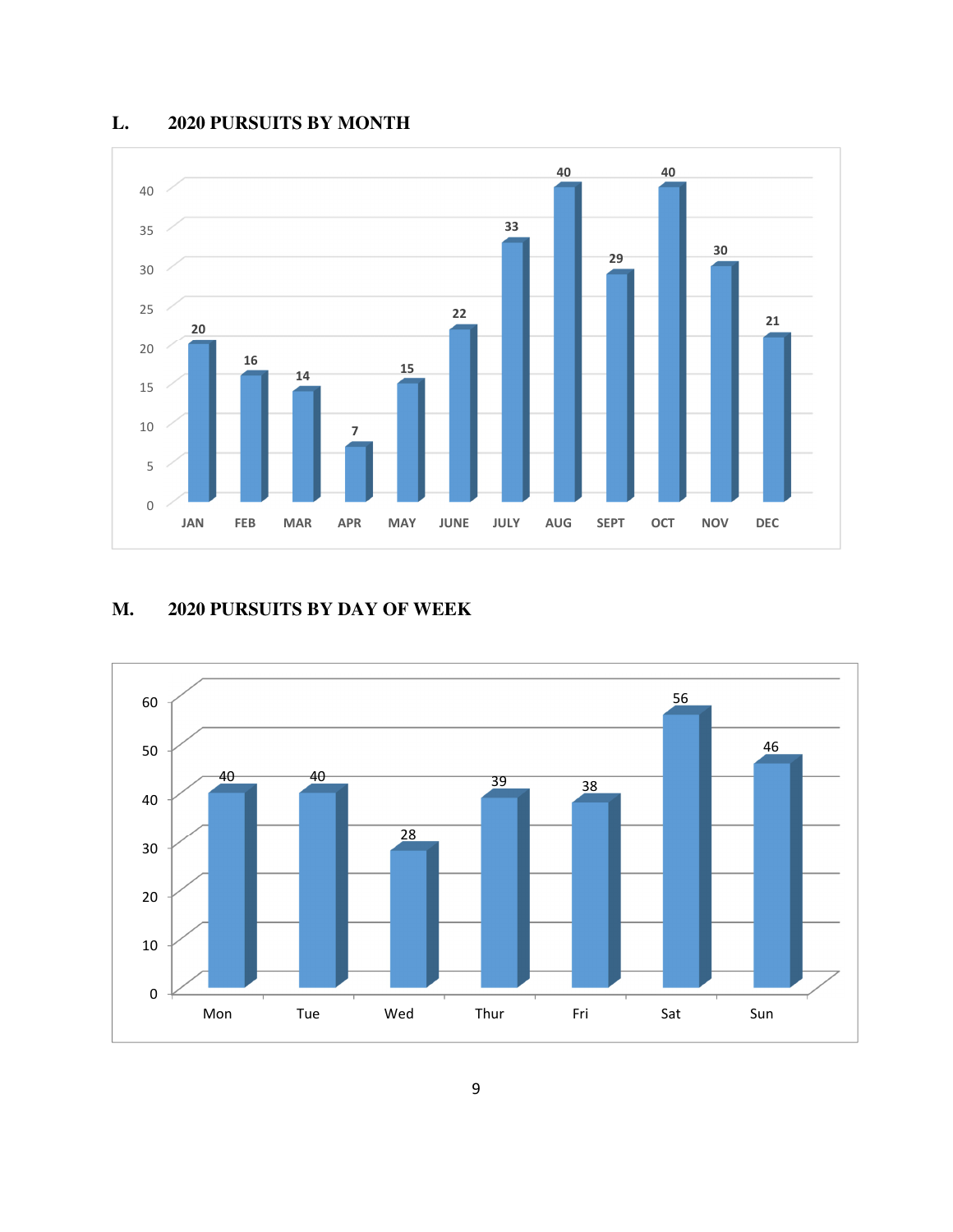## **N. 2020 PURSUITS BY TIME OF DAY**



#### **O. PURSUITS BY SUSPECT VEHICLE SPEED**

| <b>Below 40</b> | $ 41-50$   | 51-60      | 61-70      | 71-80      | 81-90      | 91-100     | $100+$     |
|-----------------|------------|------------|------------|------------|------------|------------|------------|
| <b>MPH</b>      | <b>MPH</b> | <b>MPH</b> | <b>MPH</b> | <b>MPH</b> | <b>MPH</b> | <b>MPH</b> | <b>MPH</b> |
| $\mathbf{r}$    |            |            | 23         | 19         | 19         | 32         | 169        |

**Trend:** 169 Pursuits involving suspect vehicles where known speeds exceeded 100 mph led this category again, comprising 59% of suspect vehicle speeds attained.

| PURSUITS BY ALL INVOLVED TROOPERS VEHICLE SPEED |  |  |  |
|-------------------------------------------------|--|--|--|
|                                                 |  |  |  |

| <b>Below 30</b> 31-40 | <b>MPH</b> | $41 - 50$  | 51-60      | 61-70      | 71-80      | 81-90      | 91-100     | $100+$     |
|-----------------------|------------|------------|------------|------------|------------|------------|------------|------------|
| <b>MPH</b>            |            | <b>MPH</b> | <b>MPH</b> | <b>MPH</b> | <b>MPH</b> | <b>MPH</b> | <b>MPH</b> | <b>MPH</b> |
|                       |            | 23         | 27         | 40         | 29         | 52         | 57         | 332        |

**Trend:** In 2020, 58% of involved Trooper vehicles exceeded 100 mph during a pursuit.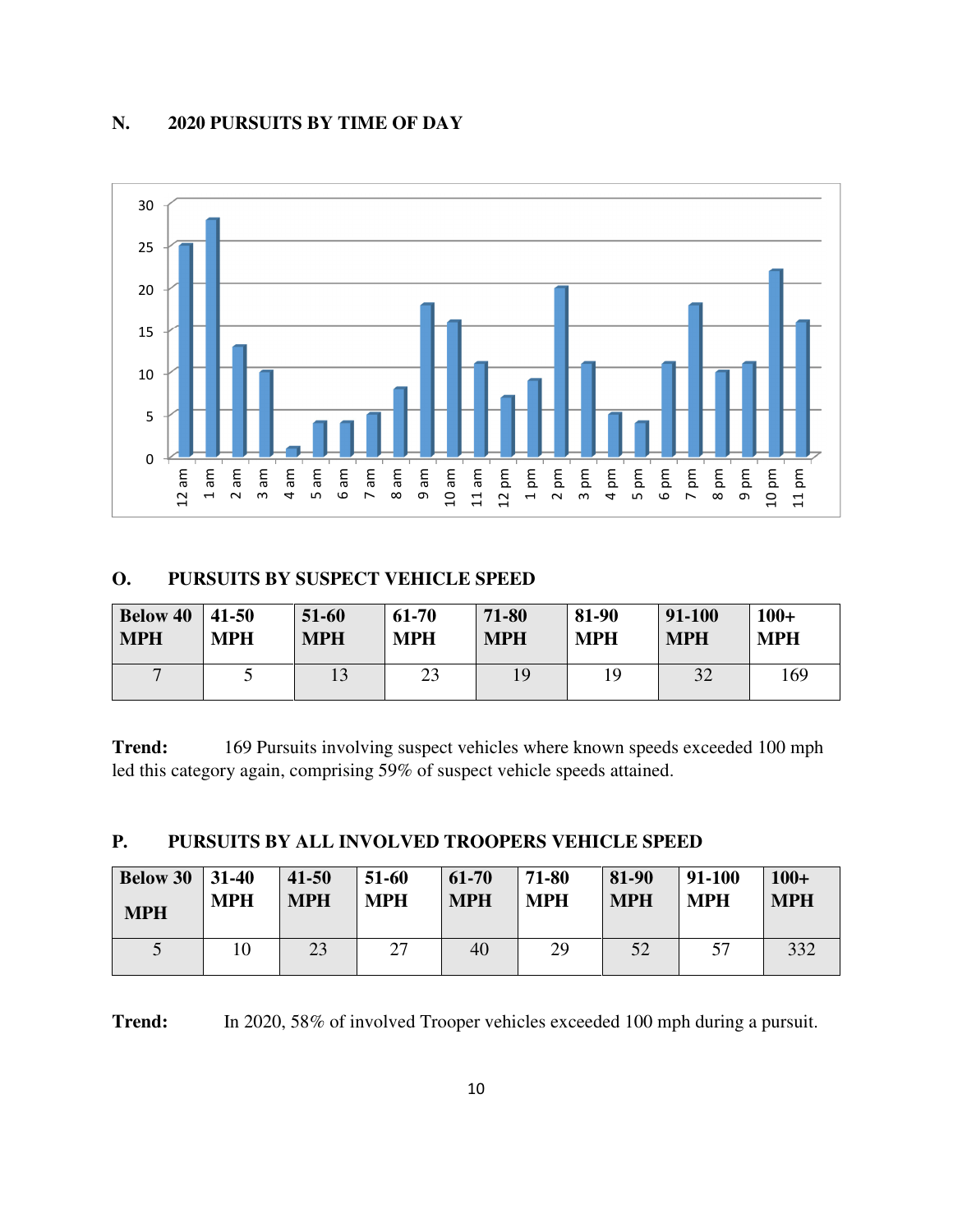#### **Q. MECHANICAL DEVICES DEPLOYED**

| <b>None</b> | <b>Stop Stick</b> | <b>Other</b> |  |  |
|-------------|-------------------|--------------|--|--|
| 280         |                   |              |  |  |

## **R. DISCIPLINARY ACTION:**

| Year | # Involved<br><b>Troopers</b> | <b>Verbal</b><br>Counseling | Counseling<br><b>Perf. Notice</b> | <b>Training</b> | <b>Internal</b><br>Investigation | N <sub>0</sub><br><b>Violation &amp;</b><br>Percentage |
|------|-------------------------------|-----------------------------|-----------------------------------|-----------------|----------------------------------|--------------------------------------------------------|
| 2020 | 885                           | 220                         | 5                                 | 8               | $\overline{4}$                   | 648 (73%)                                              |
| 2019 | 517                           | 97                          | 8                                 | $\overline{0}$  | $\overline{0}$                   | 412 (79%)                                              |
| 2018 | 422                           | 106                         | 5                                 | $\overline{0}$  | $\overline{0}$                   | 311 $(74%)$                                            |
| 2017 | 436                           | 67                          | $\overline{0}$                    | $\mathbf{1}$    | $\overline{0}$                   | 366 (84%)                                              |
| 2016 | 472                           | 95                          | 10                                | $\overline{4}$  | $\mathbf{1}$                     | 359 (76%)                                              |
| 2015 | 323                           | 68                          | $\overline{0}$                    | $\overline{0}$  | $\overline{0}$                   | 251 (78%)                                              |
| 2014 | 343                           | 37                          | 18                                | $\mathbf{1}$    | $\mathbf{1}$                     | 286 (83%)                                              |
| 2013 | 302                           | 34                          | $\overline{4}$                    | $\overline{0}$  | $\overline{0}$                   | 264 (87%)                                              |
| 2012 | 418                           | 44                          | 8                                 | $\mathbf{1}$    | $\overline{0}$                   | 365 $(87%)$                                            |
| 2011 | 464                           | 54                          | 6                                 | $\overline{2}$  | $\overline{0}$                   | 402 (87%)                                              |

There were a total of 885 Troopers involved in all of the 287 pursuits documented in 2020. This number includes all Primary and Secondary Troopers, Supervisors, and Passengers involved. The percentage of those committing no violations of the pursuit policy, S.O.P. F-15 for 2020 was 73%.

Statistical comparison of the discipline for the 237 involved members who were determined to have violated S.O.P. F-15 reveals that 88% of those violating pursuit policy were either Primary or Secondary pursuers, followed by Supervisors at 7% and Passengers, who comprised 5% of violations.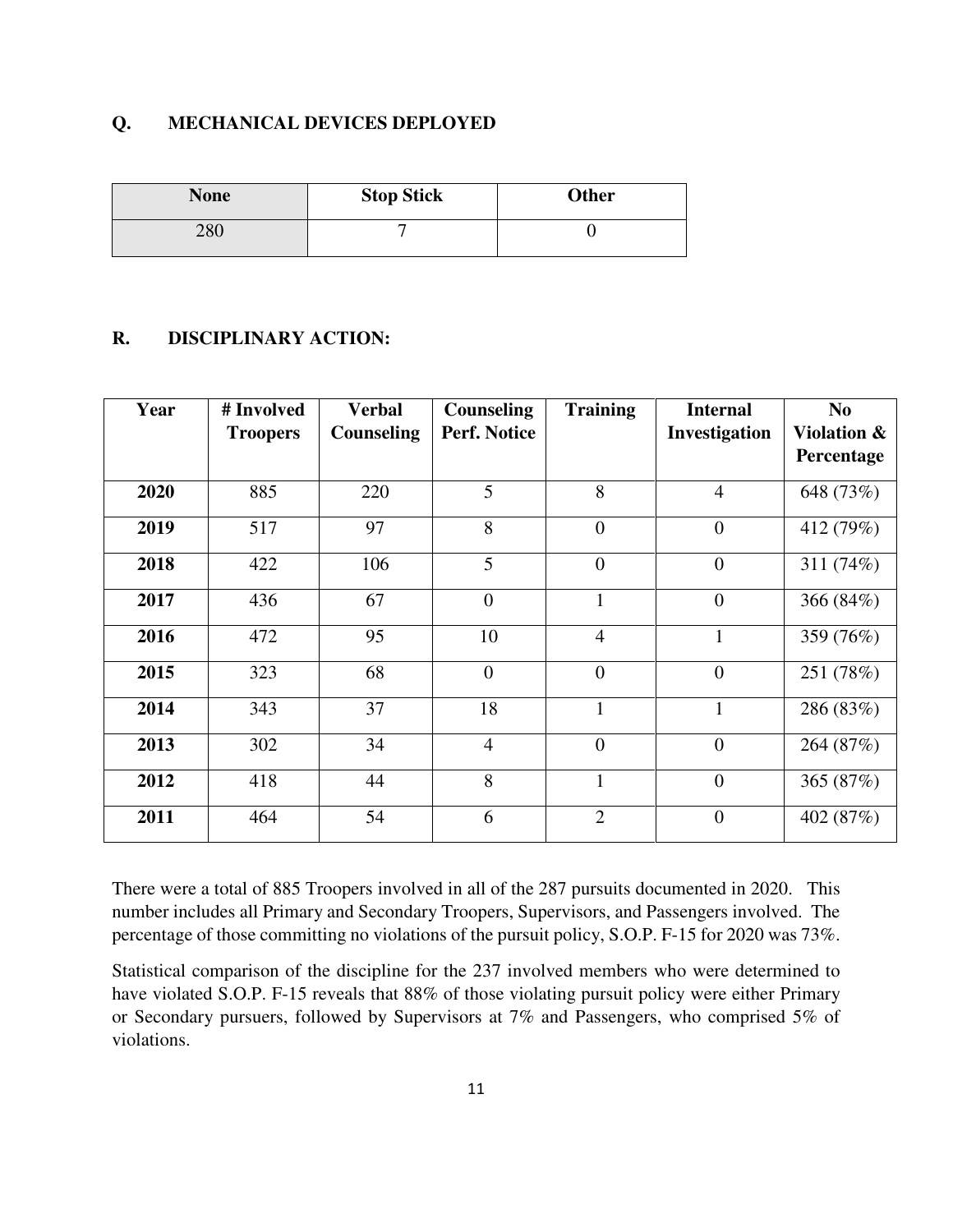

2020 SOP F-15 Violation Comparison

When discipline is warranted, it is determined during the review process and may be administered at the initial review level at the recommendation of the respective Station Commander. At the next review level, the Troop Commander may concur or amend earlier findings. When the case is heard before the Motor Vehicle Accident and Vehicular Pursuit Review Board, disciplinary actions may be agreed upon, changed or reversed. Progressive discipline is given based on a tier system and will be administered in the following ascending order:

1. **Verbal Counseling** - A verbal review of the pursuit and pursuit policy by a supervisor with the involved trooper to address violations committed during the commencement and end of the pursuit where violations were minor in nature. This intervention is accomplished after the first violation of a non - egregious manner.

2. **Counseling / Performance Notice** - A written intervention documented into MAPPS after a trooper's second pursuit infraction of a non-egregious manner. A further review of the pursuit in question and Division pursuit policy.

3. **Remedial Training** - The purpose of the Remedial Training Program is to provide personnel with the opportunity to develop the skills, knowledge and abilities necessary to successfully meet the Division's primary mission as a service oriented law enforcement agency. It is the supervisor's responsibility to monitor all aspects of the subordinate's work performance and recognize when to provide appropriate training at the proper time to ensure that the subordinate is able to perform tasks in a satisfactory manner. Remedial Training is the third tier of discipline and is the next step after a Counseling / Performance Notice intervention. This tier of discipline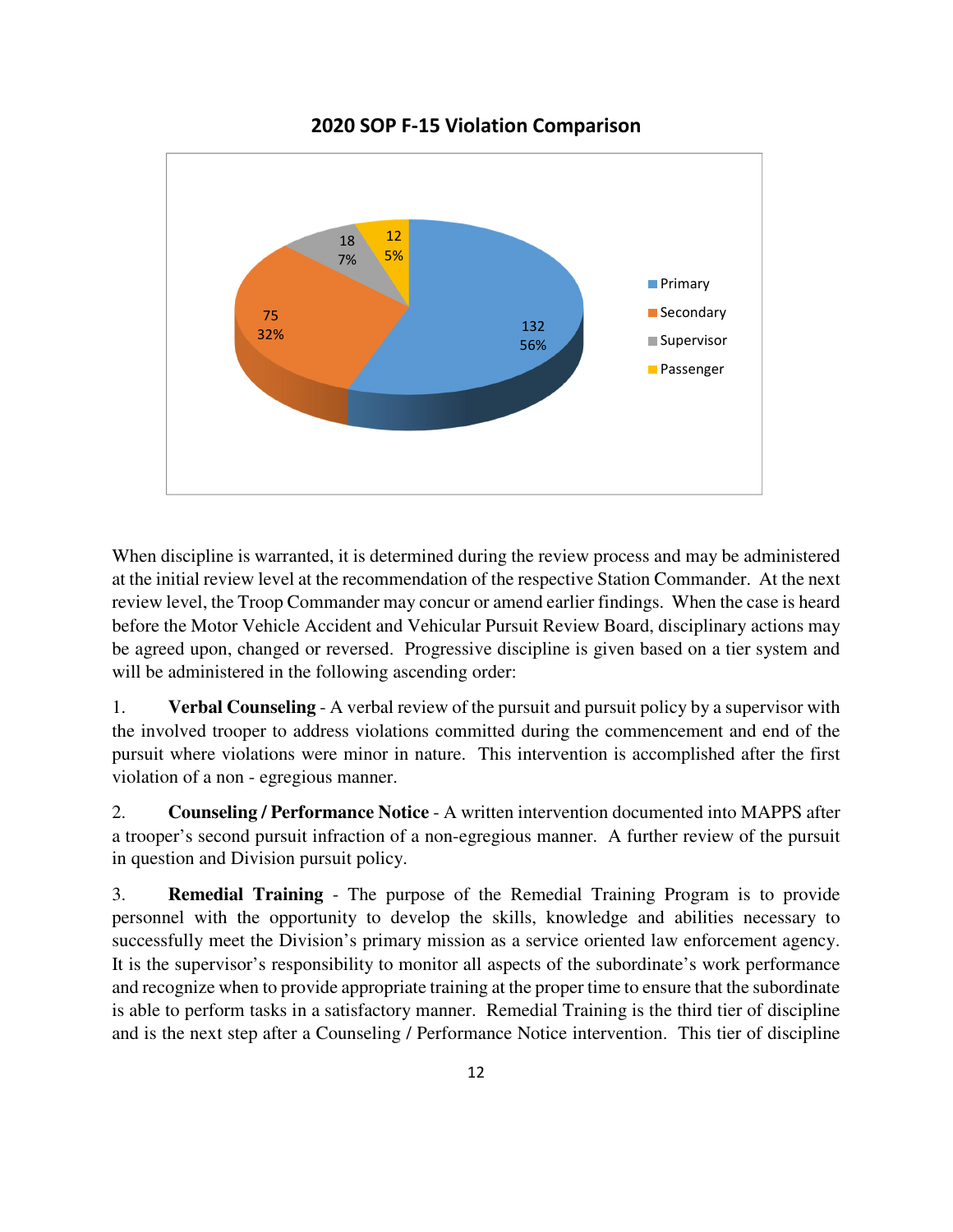is administered after a trooper's third pursuit infraction of a non-egregious manner but may be administered at any time there is a violation of the Division's Pursuit Policy as deemed necessary by the Motor Vehicle Accident and Vehicular Pursuit Review Board.

4. **Internal Investigation -** The final tier of discipline administered after a trooper's fourth pursuit infraction of a non-egregious manner but may be initiated at any time a pursuit results in a violation of an egregious magnitude. The initial investigation will be conducted by the Traffic & Public Safety Office.

An egregious violation is defined as follows: a vehicular pursuit violation committed by an enlisted member of such a glaring, grossly negative, and flagrant manner as to purposely ignore mandated pursuit policies where there existed endangerment to themselves or that of the public and which has been determined to require immediate intervention.

If the respective Troop Commander determines the violation as egregious, the Traffic & Public Safety Office will be notified and if deemed necessary, will respond on behalf of the Board to the appropriate Troop. If both parties jointly agree that an internal investigation be immediately initiated for violations of F-15, the Traffic & Public Office will initiate the complaint.

## **VI. TRAINING ISSUES:**

During Academy training, which takes place at the National Guard Training facility in Sea Girt; recruits are schooled in lessons of practical pursuit driving and tested in their knowledge of the Attorney General Pursuit Policy guidelines. The recruit will be able to:

- 1. Recite the definitions listed in S.O.P. F-15.
- 2. Recite the primary purpose of the Vehicular Pursuit Policy.
- 3. Explain when a member has the authority to stop a motor vehicle according to Title 39 Chapter 5 and S.O.P. F-15
- 4. Explain the conditions that must exist in order for a pursuit to continue.
- 5. Explain the factors that may make a Trooper terminate a pursuit.
- 6. Explain when a Trooper must terminate a pursuit.
- 7. Explain what equipment must be activated in the vehicle when involved in a pursuit.
- 8. Explain the information must be relayed to the dispatcher when involved in a pursuit.
- 9. Recite the vehicular pursuit restrictions.
- 10. Explain what a roadblock is and the restriction of its use.
- 11. Explain if or when a Trooper may fire a weapon from or at a moving vehicle.
- 12. Explain that notification to another jurisdiction that a pursuit is about to enter their patrol area is not an invitation to join the pursuit.
- 13. Explain the pursuit incident reporting requirements.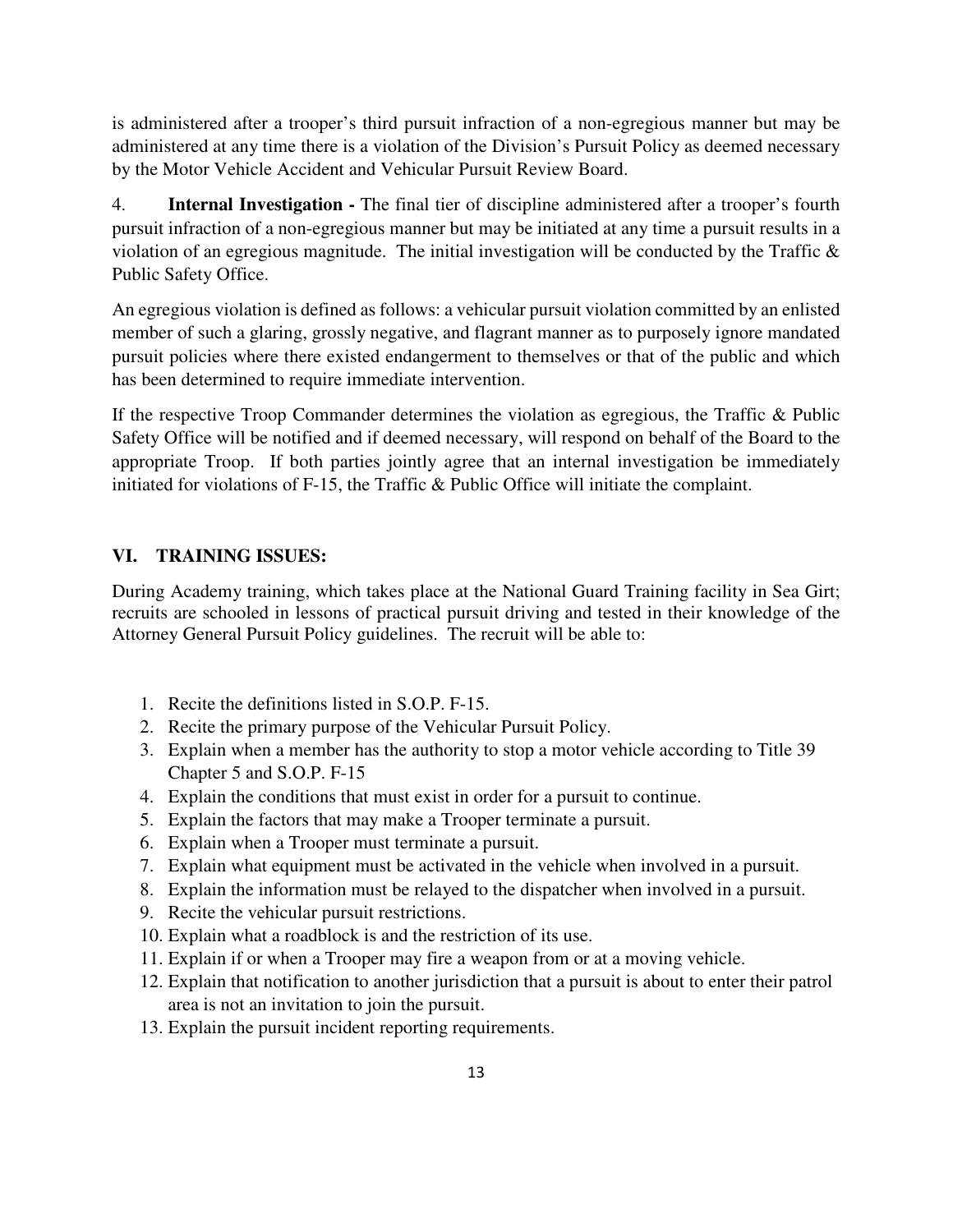When a member attends remedial training to address pursuit policy shortcomings, training aids include Power Point presentations and video tapes from State Police pursuits the member was involved in and cited for violations. The training consists of a 4 hour block of instruction in order to accomplish the following objectives:

- 1. Understand the definitions listed in S.O.P. F-15.
- 2. Understand the primary purpose of the Vehicular Pursuit Policy.
- 3. Understand when a member has the authority to stop a motor vehicle according to Title 39 Chapter 5 and S.O.P. F-15.
- 4. Understand the conditions that must exist in order for a pursuit to continue.
- 5. Understand the factors that may make a Trooper terminate a pursuit.
- 6. Understand when a Trooper must terminate a pursuit.
- 7. Understand what equipment must be activated in the vehicle when involved in a pursuit.
- 8. Understand the information that must be relayed to the dispatcher when involved in a pursuit.
- 9. Understand vehicular pursuit restrictions.
- 10. Understand what a roadblock is and the restriction of its use.
- 11. Understand that notification to another jurisdiction that a pursuit is about to enter their patrol area is not an invitation to join the pursuit.
- 12. Understand the pursuit incident reporting requirements.
- 13. To reduce the number of S.O.P. F-15 violations being committed by the member.

#### **VII. BEST PRACTICES:**

Review of the Division's pursuit policy will continue to be ordered as a block of instruction during future spring and fall pistol qualification and training sessions in order to address policy changes, trends, and modifications. Academy staff involvement on the Pursuit Review Board and more effective training for road Troopers have made an apparent contribution to the increase percentage of involved members who are found to have committed no violations of the pursuit policy.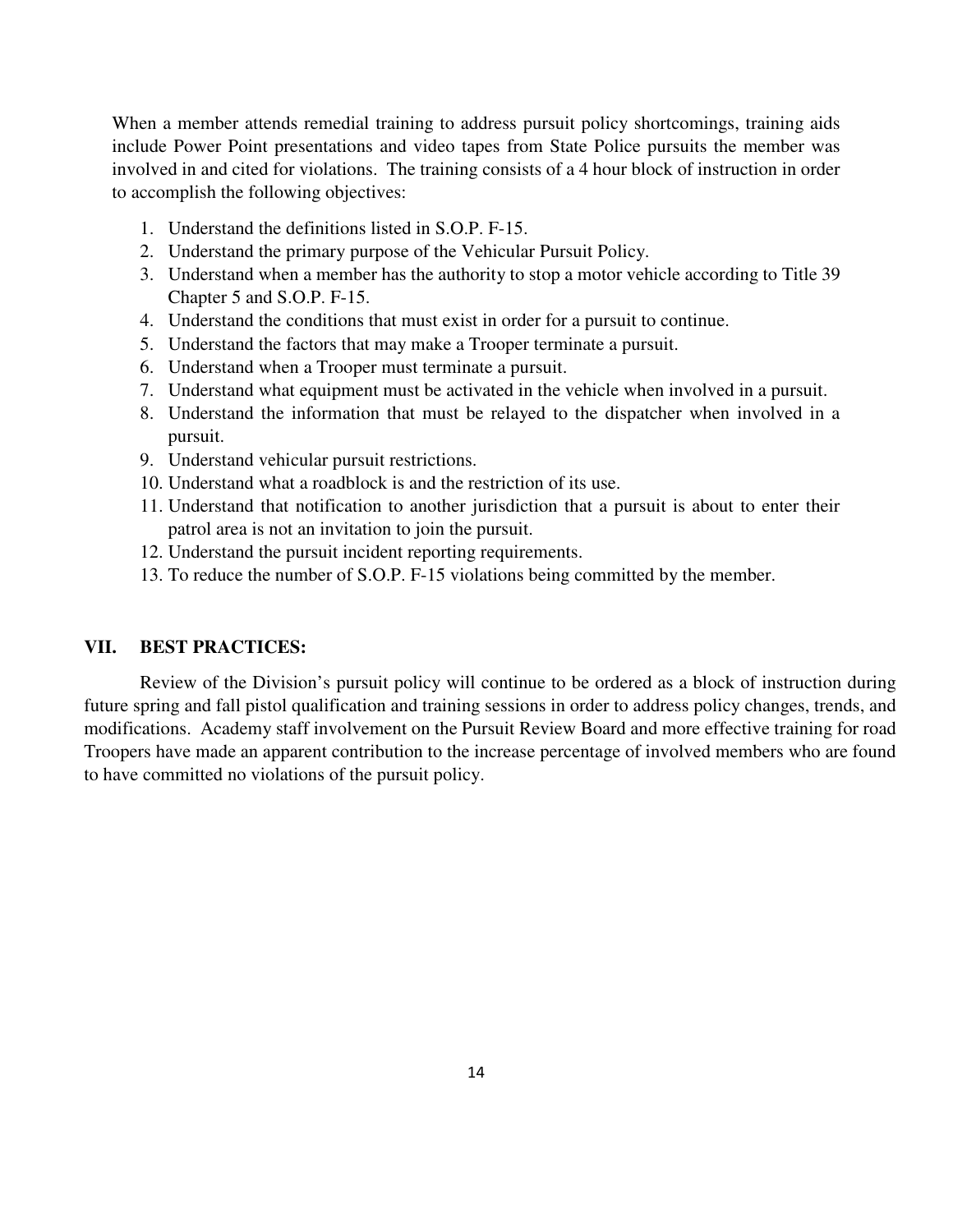## **VIII. RECOMMENDATIONS:**

All Troopers who are given authority to participate in vehicle pursuits must be trained properly before they are allowed to engage in pursuits, and they must receive in-service pursuit training on a regular basis. This training must include not only emergency vehicle handling, but also attitude development and decision making skills in pursuit situations, as well as knowledge of legal limitations and liabilities.